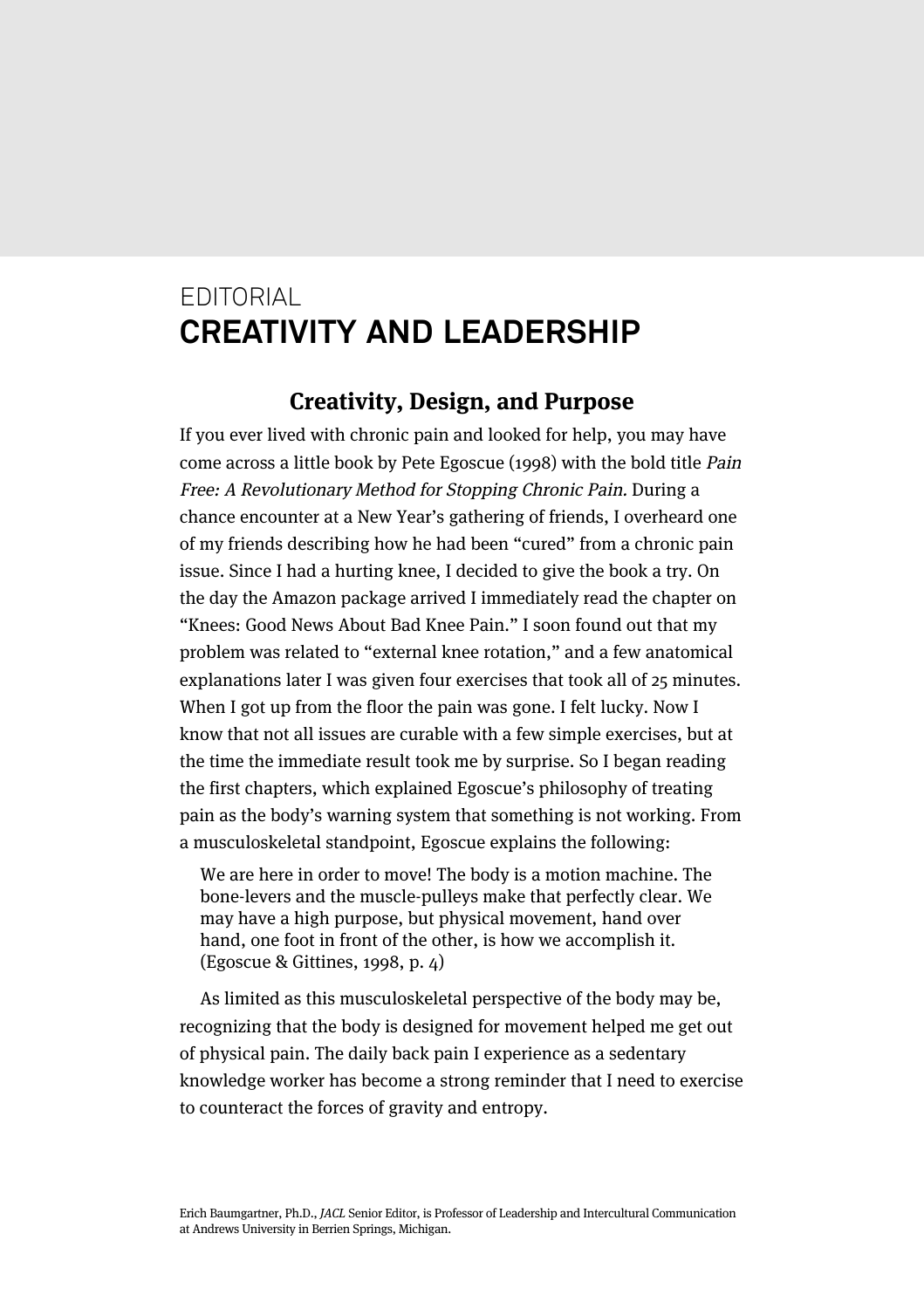What if we were to apply a neurophysiological viewpoint to the human body? In other words, does the human brain tell us something about the purpose of humans? Given its ability to make decisions, perform mundane as well as complex tasks any given day, compose a worship song, express the speed of light in an elegant mathematical formula, retain memories and store experiences, and maintain an active sense of self, all I can say is that the human capacity for life seems incredibly rich. Paul adds another dimension to this thought by reminding us that the ultimate fulfillment of the destiny of the body is found in its capacity to serve as "a temple of the Holy Spirit, who is in you, whom you have received from God?" (1 Cor. 6:19, New International Version).

## **Risk and Surprise in Creativity**

What does all this have to do with leadership? While leaders deal with human life in all its complexity, leaders are necessary to mobilize this richness of human capacity and then aggregate human effort to create something humans could not create by themselves (Hamel, 2007, pp. 250- 251). The focus of this issue is this connection between leadership and that great gift of creativity all human beings have been endowed with. Creativity is no longer a peripheral issue for Christian organizations. As the world is becoming more complex and its problems seemingly more confounding, Christian leaders are called to become part of the quest for solutions, not only to be critics of what is wrong with the world.

The question this: Do Christian leaders have the courage to go beyond the margins of their own imagination? As the Western world is leaving the church—only 3% of the Lutheran Swedish population attend church while in the United States it is still closer to 20% (Strommen, 1997, p. 13)—its leaders are challenged to look for new ways to minister in a fast changing world. Creativity by definition means trying something new, going beyond the boundaries of established practice, experimenting with the promise of better solutions and that often invites a clash with the guardians of tradition. Even the Son of God was rejected by the very ones He came to save (John 1:10- 11). Jesus warned his disciples that "new wine" would burst "old wineskins" (Luke 5:37-38) and that His new kingdom would test their resolve to go forward (Matt 10:37-39). Yet He knew that once the gospel of God's transforming love had found a nesting place in the human heart it was virtually unstoppable, because love is one of the most cre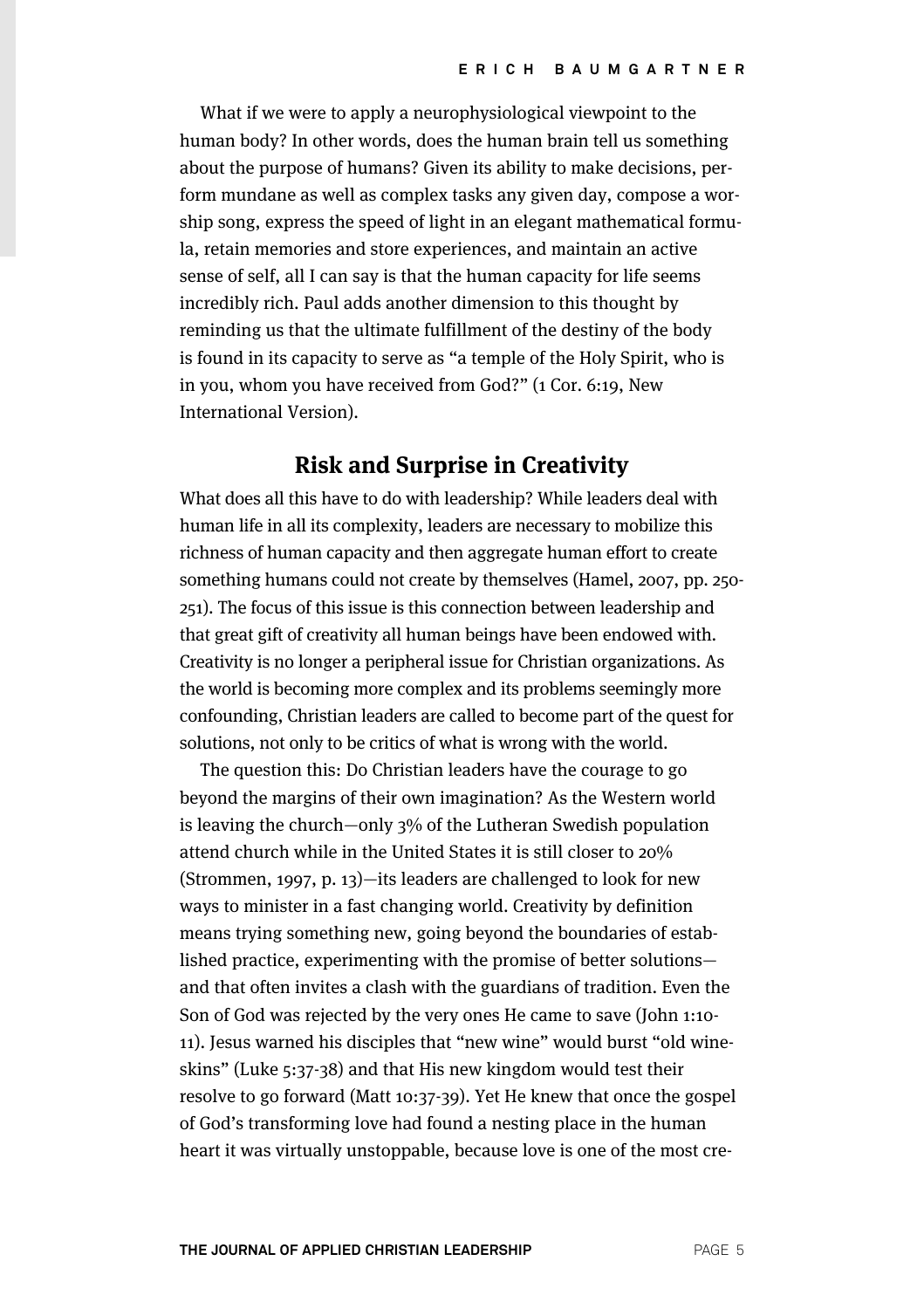ative forces in the world.

In this issue, Shirley Freed reflects on the connection between creativity and forgiveness. Not even Jesus himself was able to avoid criticism as He tried to open His contemporaries' minds to the new thing God was doing among them. Criticized by the established powers, He turned to those who had been declared beyond hope by the leaders of Israel and started ministering in ways that brought them near to the heart of God. To those who had nothing more to lose because often they had no more hope left, He brought the Good News that God's mercy included them too. By healing their sick, confronting the powers of evil that oppressed them, and teaching them the truth about God, He opened up new pathways of faith. Linking the familiar with the unfamiliar, He energized their lives in ways they had never experienced before.

In the last few years it has become clearer that creativity is not only limited to those who have chosen traditionally "creative" careers (e.g., writers, artists, musicians, and designers). Rather, creativity is also necessary in any job, be it science, management, or engineering, that requires you to solve problems (Florida, 2004; Henry, 2011). The ability to function in a creative mode has almost become a hot job requirement. This is also true in Christian institutions and churches. When Debbie Potter was hired as the Pastor for Children's Ministry at Trinity Baptist Church in San Antonio, Texas, it was partly for her reputation as a creative teacher. Little did she know that her own quest to develop a creative environment for children coming to church would lead to a most unique partnership with Shawn Bridges, a nationally known artist in her church. The unforeseen result was one of the most intriguing artworks in any church nationwide: a mural depicting the stories of the Bible, covering some 10,000 square feet of wall space. In "God's Paintbrush," Debbie tells this unique story. While her story may be unique, the problem she is describing is not.

#### **Can Creative Leaders Be Developed?**

If today's leaders are constantly challenged to find creative solutions in an ever changing environment, the question is: Can creative leaders be trained? Most formal academic leadership programs follow traditional patterns of coursework, even if some of them have adopted the Internet as a mode of teaching and learning. But in the last few years, quite a few institutes aiming at teaching creativity to leaders have begun to spring up. Three of the oldest academic programs, the International Centre for Studies in Creative Leadership in Buffalo, New York, the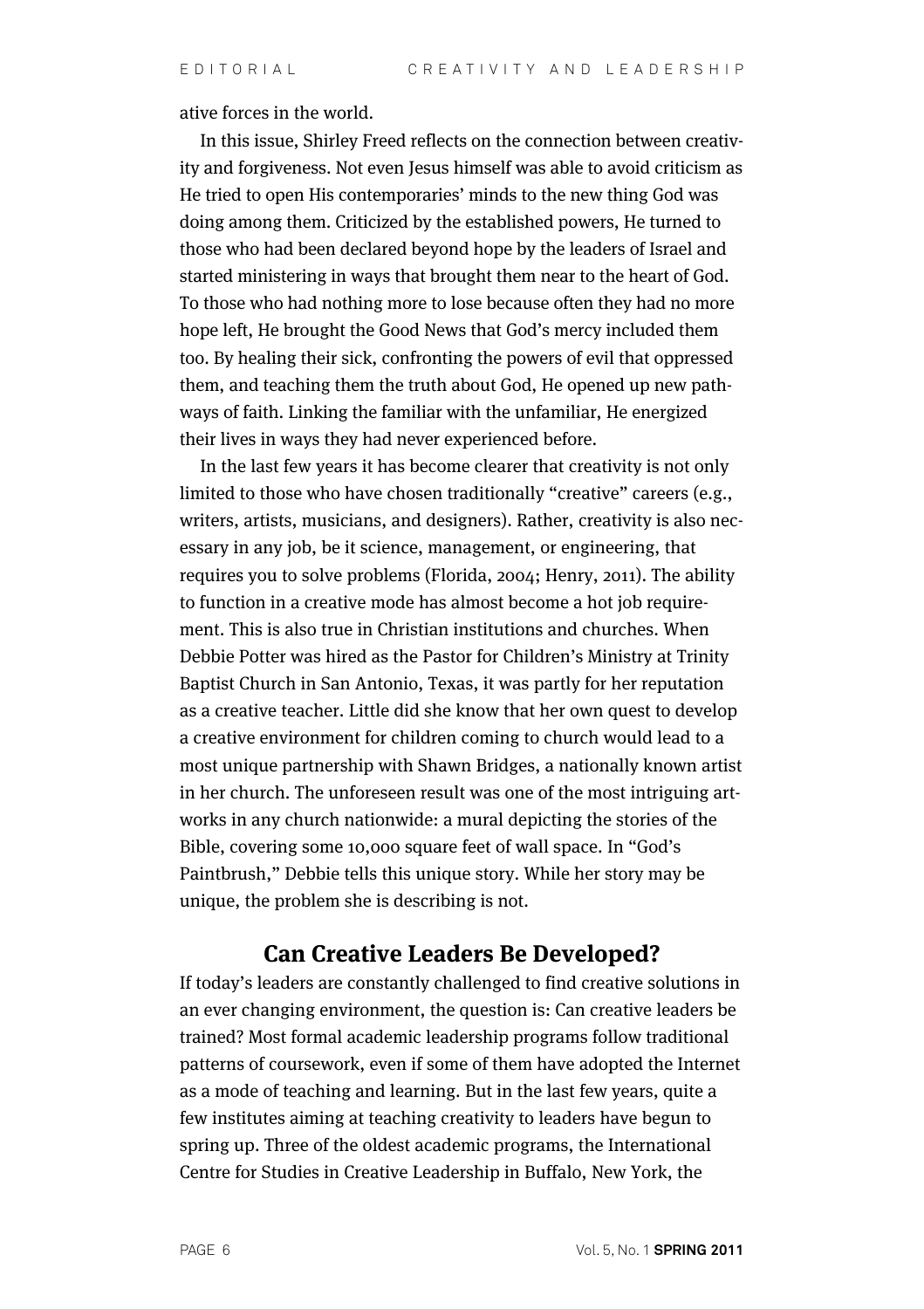Banff Centre in Banff, Alberta, Canada, and the Leadership Development Institute in St. Petersburg, Florida, have been around for a long time and are the focus of the research article of Karen Tilstra, Shirley Freed, and Erich Baumgartner. What are these creative leadership programs doing to develop creative leaders and what can Christian organizations learn from them? One of the most interesting findings of this research study is that the starting point for developing creative leaders is the search for authenticity and the overcoming of a leader's blind spots.

Don't try to find these kinds of leadership programs in the traditional research literature on leadership. When you read some of the books published on leadership over the years, you get the impression that anyone can be a leader if they just put their mind to it and follow a few good recipes to success. And while leadership can be learned in almost any setting, most experienced leaders recognize that describing good leadership is not a simple thing and is often full of ambiguity. What seems to be an obvious solution in one situation does not work at all in another (just ask the many pastors who have split their churches after coming home with the latest new leadership idea from an energizing "Leadership Summit").

Here at Andrews University, I teach a course on leadership theory. As we survey some of the most popular theories, certain types of leaders are identified in rather distinct ways: leaders are either people-oriented or task-oriented (Fiedler, 1995), transformational or transactional (Bass, 1985), or level 1 through 5 leaders (Collins, 2001). While most one-style theories no longer have the popular following they once enjoyed, even more complex situational theories seem to prescribe a rather predictable matrix of styles to match the needs of followers (Hersey & Blanchard, 1969, 2008). When I ask participants to reflect on how they actually experience their leadership roles, they often describe their leading as a dynamic mix of activities using multiple leadership behaviors as they cope with ever-changing and often unpredictable organizational realities. In the world of Christian organizations, an additional element is the fact that leaders often work with volunteers. In other words, leadership is much more ambiguous and complex than many leadership researchers would have us believe. And many leaders, even when taught some of these venerable theories of leadership, admit that they are unsure what kind of leaders they are. Daniel Goleman (1995, cf. Goleman & Boyatzis, 2002) reminds us that it takes emotional intelligence to be able to live in that tension. (Note: Daniel Goleman

**THE JOURNAL OF APPLIED CHRISTIAN LEADERSHIP PAGE 7**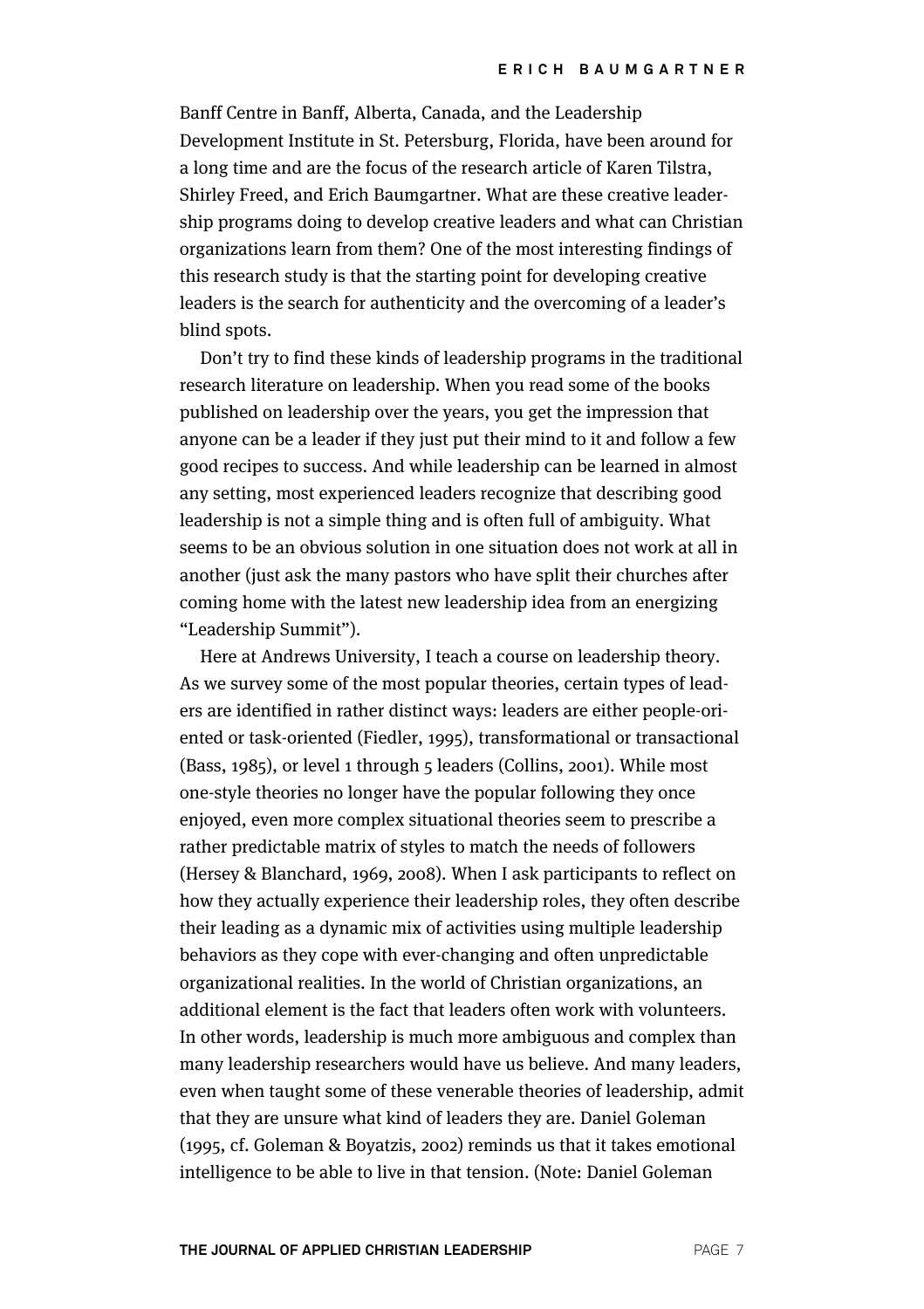will be the speaker of the Second Annual Leadership Conference at Andrews University.)

In fact, I often worry about those participants who seem married to fixed notions of what a good leader is. Some of these notions are predictably cultural. In the West, participative leadership is often peddled as the most effective leadership, even in the face of mounting evidence that this just may not hold true in all situations (Yukl, 2006, pp. 86-89). Meanwhile, non-Western leaders admit that leading effectively requires them to leverage higher power distance practices (House, Hanges, Javidan, Dorfman, & Gupta, 2004). Thus the realization that different cultural contexts seem to promote different notions of what it means to lead effectively adds to the complexity of leadership understanding (Hofstede, 2001).

## **Ambiguity, Metaphor, and the Meaning of Leadership**

One important way to talk about this complexity is through the use of metaphors. Metaphors have long been used to describe leadership. In our program we talk about leaders as catalysts for change. What do we mean when we say that? Webster's dictionary tells us that a catalyst is "a substance that enables a chemical reaction to proceed at a usually faster rate or under different conditions (as at a lower temperature) than otherwise possible." When speaking of leaders as catalysts for change, we apply the literal meaning from the domain of chemistry metaphorically to the domain of organizations. Thus we seem to say that leaders are people who provoke change and cause action. In actuality, change sometimes seems the last thing leaders, Christian leaders included, like to deal with. Gary Hamel (2007) once remarked that deep organizational change is "nearly always crisis-led, episodic, and programmatic" change (p. 43) forced on an organization by leaders desperate to turn the Titanic around before the iceberg hits. Change often comes only after a tsunami-like crisis threatens the existence of an organization. We all have visited churches that to an outsider have the feel of a near-dead body out of touch with the community surrounding it. Strangely, even in such desperate situations churches manage to well—do nothing. Instead of being heroic catalysts for change, church leaders seem more like hospice directors. The harshness of the metaphor reminds us that leadership is indeed complex and difficult.

Metaphors allow us to explore the meaning of leadership in the midst of the complexities that seem to characterize organizational life.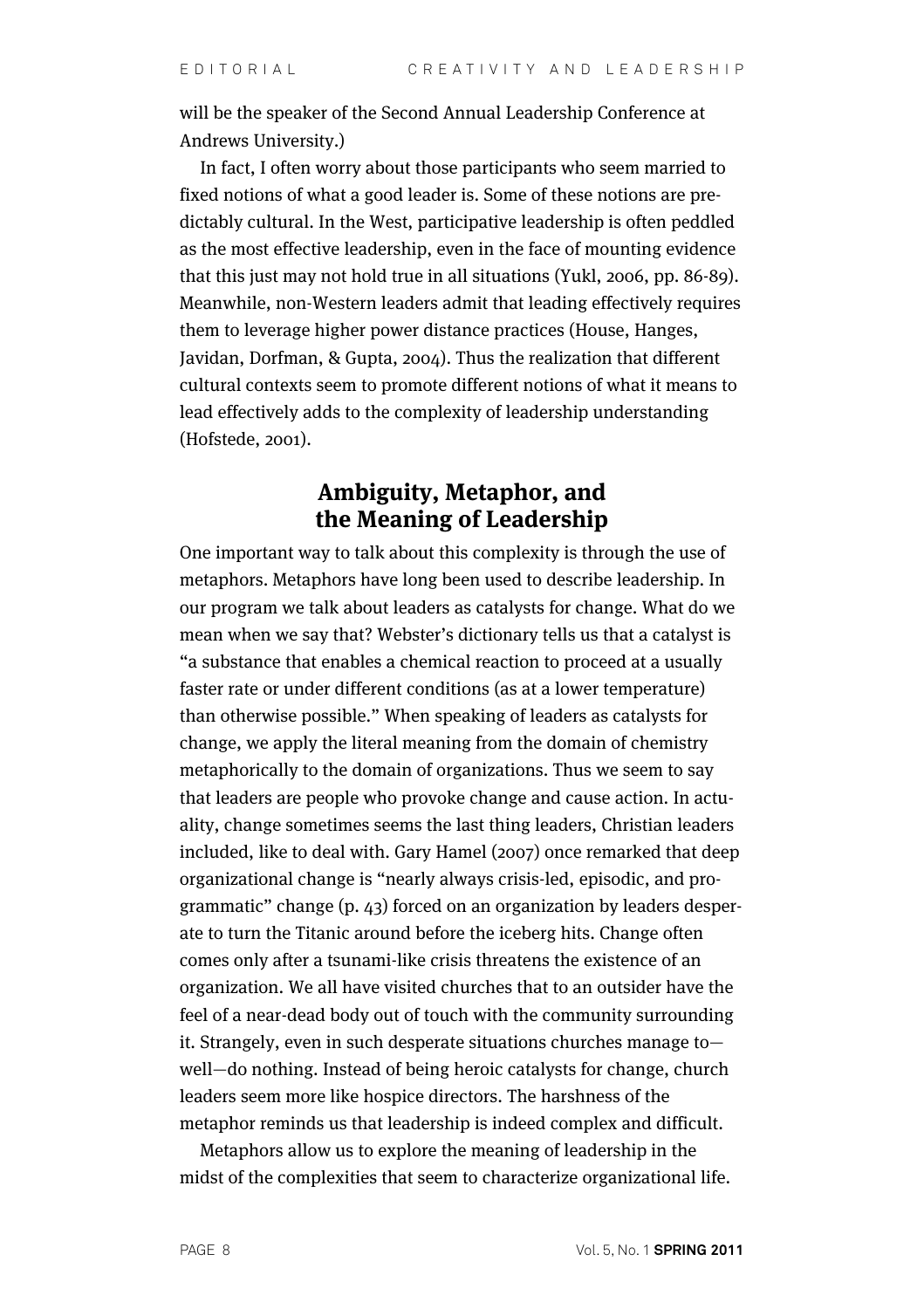Janine Lim's short piece "Rebuilding the Plane While Flying It" is a good example of this kind of use of metaphor. Bradley Sheppard describes his own academic journey in a doctoral leadership program as a pilgrimage based on the famous El Camino de Santigo de Compostela in Spain, popularized recently by the movie "The Way." And Liv Fønnebø draws our attention to Jesus' unparalleled use of parables and metaphors, which are one of the hallmarks of Jesus' leadership.

A unique piece in this issue is the poem "God's Cowboy Pastor" which we publish here in Portuguese and English. The author is Adean da Costa, a Brazilian pastor and administrator who recently graduated from Andrews University's Leadership Program in Brazil. Constructed in the poetic form of a trova, Adean takes us on a journey from great tragedy to confidence in God's provision and peace. Translated by Dr. José Alaby, editor of the Brazilian Bible in Poetry, it reminds us that Christian leadership character is often forged on the anvil of heartbreak and hardship (Gonzalez, 2010).

If you are a member of an academic community, you will appreciate that we have added in this issue a short abstract to each of the dissertation notices. The development of this issue of the journal has been greatly helped by our new editorial assistant, Matthew Shallenberger, who joined the team recently and has already brought a new degree of efficiency and rigor to the production process.

#### **References**

- Bass, B. M. (1985). Leadership and performance beyond expectations. New York, NY: Free Press.
- Collins, J. (2001). Good to great: Why some companies make the leap and others don't. New York, NY: HarperCollins.
- Egoscue, P., & Gittines, R. (1998). Pain free: A revolutionary method for stopping chronic pain. New York: Bantam Books.
- Fiedler, F. E. (1995). Reflections by an accidental theorist. The Leadership Quarterly, 6(4), 453-461.
- Florida, R. L. (2004). The rise of the creative class: And how it's transforming work, leisure, community and everyday life. New York, NY: Basic Books.
- Goleman, D. (1995). Emotional intelligence. New York: NY: Bantam Books.
- Goleman, D., Boyatzis, R., & McKee, A. (2002). Primal leadership: Learning to lead with emotional intelligence. Boston: Harvard Business School Press.
- Gonzalez, S. (2010). Hardship and leadership: Is there a connection? Journal of Applied Christian Leadership, 4(2), 52-62.
- Hamel, G. (2007). The future of management. Boston, MA: Harvard Business School Press.
- Henry, T. (2011). The accidental creative: How to be brilliant at a moment's notice. New York, NY: Portfolio/Penguin.